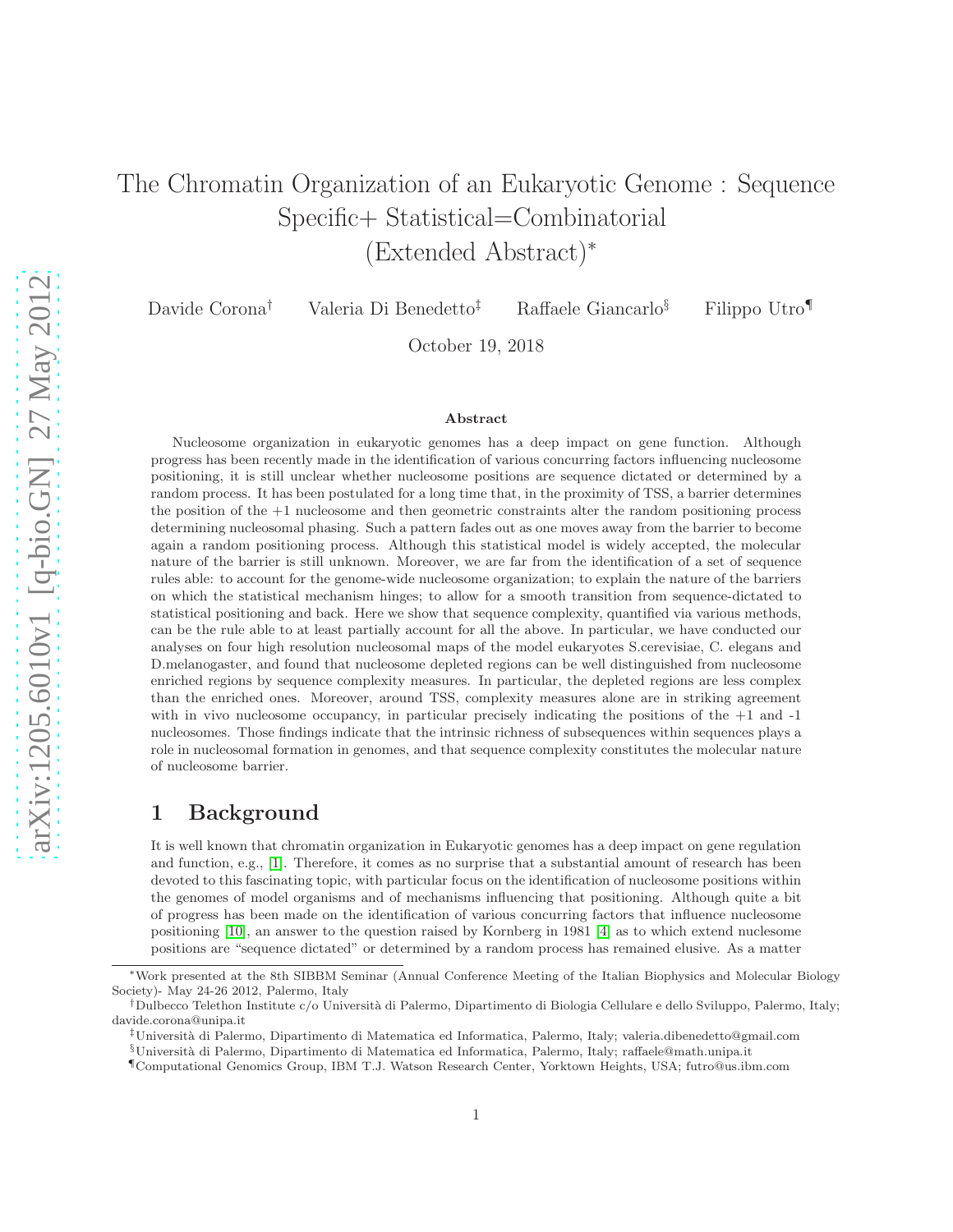of fact, it has been the object of intense debate, in particular in view of a result by Widom et al. [\[9\]](#page-2-3) claiming that there exists a genomic code for nucleosome positioning. In mathematical terms, a code is a very specific and constrained object, even when it is degenarate as the genetic code. Therefore, it seems that a verbatim use of the term code in the context of chromatin studies would be quite misleading and actually very easy to challenge, e.g., [\[11,](#page-2-4) [12\]](#page-2-5). Indeed, the focus has shifted from sequence dictating to sequence influencing chromatin organization, a finding that is much less amenable to challenge and dismissal [\[3\]](#page-2-6). In contrast to the "sequence dictating-influencing" debate just outlined, the statistical positioning mechanism has had very little challenge. It is worth recalling that it is based on two main ingredients: the existence of a barrier and of a statistical law governing the positioning of the nucleosomes [\[5\]](#page-2-7). Generalizing the just mentioned earlier results by Kornberg and Stryer, Möbius and Gerland [\[8\]](#page-2-8) have shown that such a mechanism can be described and quantified by the Tonks model of statistical physics. In particular, in the proximity of TSS  $[6, 8]$  $[6, 8]$ , the barrier determines the position of the  $+1$  nucleosome and then geometric constraints alter the random positioning process determining the well known nucleosomal pattern in DNA. Such a pattern fades out as one moves away from the barrier to become again a random positioning process. An analogous behaviour is followed by the -1 nucleosome.

### 2 Statement of Results

All of the above studies leave open several questions. Indeed, given the poor results in finding a consistent and concise set of "sequence-rules" , e.g., [\[11,](#page-2-4) [12\]](#page-2-5), that explain how the sequence influences nucleosome positioning, it is a challenging problem to show that such a set of rules exists. Analogously, although the statistical model is widely accepted [\[10,](#page-2-1) [12\]](#page-2-5), the molecular nature of the barrier is unknown [\[12\]](#page-2-5). Moreover, the interplay between sequence-dictated vs statistical positioning has been hardly explored, although it is to be expected that the true cellular state is probably a combination of both machanisms [\[2\]](#page-2-10). A study by Mavrich et al. [\[6\]](#page-2-9), performed on DNA regions around 4799 TSS in Yeast, addresses in part this latter problem indicating that the sequence dictates the positioning of the so-called +1 and -1 nucleosomes, leaving the rest to the statistical positioning mechanism. In that study, an effort is also made to identify some of the compositional properties of the nucleosome-free region (NFR) responsible for the formation of the barriers. However, it is also pointed out that the identified sequence biases, mostly for dinucleotides, may be special cases of more general, and yet unknown, properties of the genomic sequences up and downstram of a TSS. In a nutshell, we are far from the identification of a concise set of sequence rules able: (a) to account for the genome-wide nucleosome organization in a genome; (b) to explaing the nature of the barriers on which the statistical mechanism hinges; (c) to allow for a smooth transition from sequence-dictated to statistical positioning and back.

As said before, a code for nucleosome positioning seems to be too stringent. Fortunately, there are other intrinsic properties of sequences, in particular the ones measured by complexity measures, that may play a role in influencing nucleosomal organization in a eukaryotic genome. It is worth recalling that complexity measures usually quantify the "intrinsic richness" of distinct subsequences within a given sequence. Here we study whether sequence complexity, quantified via various methods, can be the rule able to at least partially account for all (a)-(c) above. Towards this end, we have the following results.

- (1) We have conducted extensive studies on four high resolution nucleosomal maps of three model orgamisms, i.e., Yeast, C. Elegans and Drosophila Melanogaster [\[3,](#page-2-6) [7,](#page-2-11) [12\]](#page-2-5), to obtain the following results. Nucleosome depleted regions in each map can be well distinguished from nuclesome enriched regions in each map by sequence complexity measures. In particular, the depleted regions are less complex than the enriched ones. Such a finding indicates that the intrinsic richness of subsequences within sequences plays a role in influencing nucleosomal formation in genomes, addressing point (a) above.
- (2) We have applied our methodology to the same TSS dataset of Mavrich et al. [\[6\]](#page-2-9), and also accounted for the additional insights by Möbius and Gerland [\[8\]](#page-2-8). We find that the NFR is characterized by an area of lower complexity with respect to the two regions flanking it, with the TSS being placed in the proximity of the absolute minimum of each complexity curve we have computed. The two barriers are towards the local maxima at the left and right of the TSS. Particularly striking is the complexity curve obtained with linguistic complexity, based on a dictionary of words of length up to seventeen (therefore much larger than the one considered by Mavrich et al.). Indeed, the positions of the +1 and -1 nucleosomes, respectively, are in the proximity of the first maximum to the right